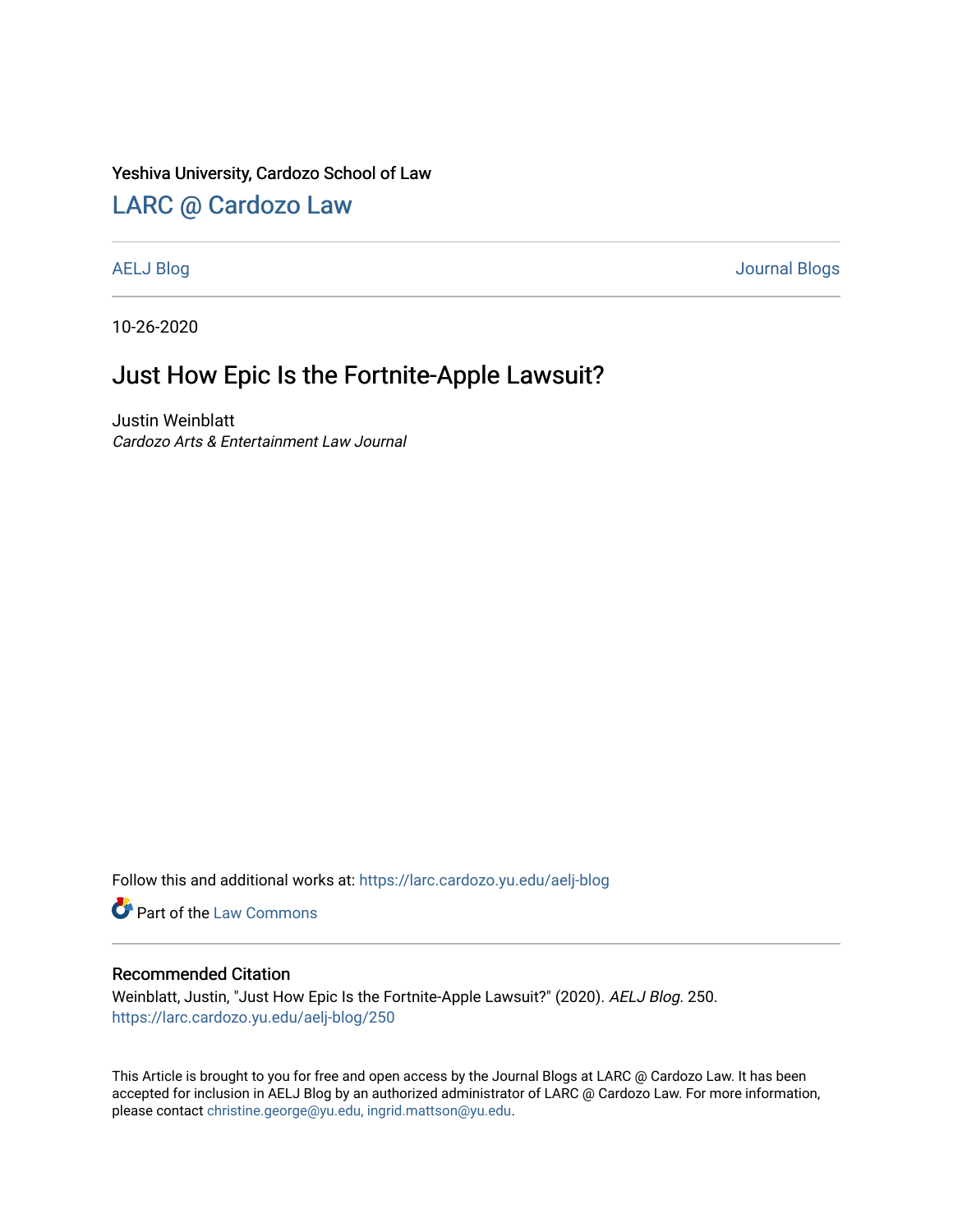# **Just How Epic Is the Fortnite-Apple Lawsuit?**

BY JUSTIN WEINBLATT / ON OCTOBER 26, 2020



*Photo by Epic Games*

Epic Games is known for its over-the-top and bombastic video games such as the smash hit, Fortnite. It turns out Epic Games' approach to legal disputes is just as bombastic as its approach to game development. On August 13, 2020, Epic filed a lawsuit against Apple, alleging antitrust violations[.](https://cardozoaelj.com/2020/10/26/just-how-epic-is-the-fortnite-apple-lawsuit-2/#easy-footnote-bottom-1-6534)<sup>1</sup> Instead of merely filing a lawsuit and a press release, Epic has turned this legal challenge into a media blitz with a parody of Apple's famous 1984 a[d](https://cardozoaelj.com/2020/10/26/just-how-epic-is-the-fortnite-apple-lawsuit-2/#easy-footnote-bottom-2-6534)<sup>2</sup> and even an in–game event[.](https://cardozoaelj.com/2020/10/26/just-how-epic-is-the-fortnite-apple-lawsuit-2/#easy-footnote-bottom-3-6534)<sup>3</sup> Epic's marketing campaign has been successful, prompting CNN to wonder if Fortnite has killed the App Store as we know it. $4$  Is this lawsuit as epic as commentators claim?

# **Fortnite, iOS, and a Fistful of V-Bucks**

As Epic Games describes it in their complaint, Fortnite is "a colorful, virtual world where [players] meet, play, talk, compete, dance, and even attend concerts and other cultural events[.](https://cardozoaelj.com/2020/10/26/just-how-epic-is-the-fortnite-apple-lawsuit-2/#easy-footnote-bottom-5-6534) $5$  Epic might be burying the lede with this description. The main draw of Fortnite is its "Battle Royale" mode where players strive to be the last person standing by killing their rivals.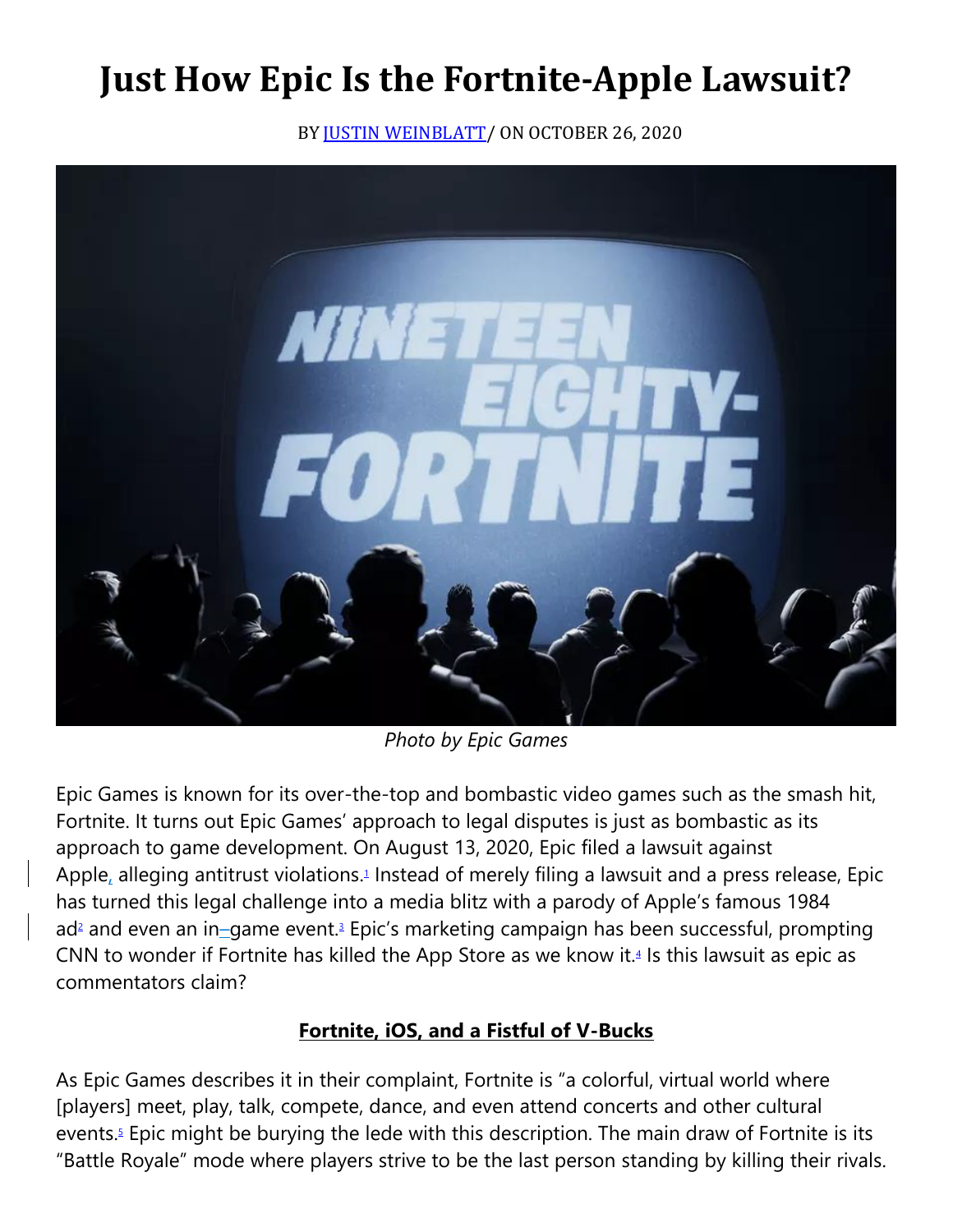Fortnite Battle Royale combines building mechanics similar to those in the uber-popular Minecraft with the battle royale mechanics from PlayerUnknown's Battlegrounds. For those more interested in teamwork, "Save the World" mode lets players unite to survive a zombie apocalypse. Fortnite also offers a creative mode where players are free to be more creative and, if they so choose, less violent.

Fortnite's popularity can perhaps be attributed to its free-to-play format. To play the top competitive multiplayer games of yesteryear, such as games in the Call of Duty franchise, gamers would have to plunk down \$60 before they could fire their first shot. In Fortnite though, players can enjoy the game without ever spending a single penny. Players can download the game for free and enjoy all of its basic functionality.

Every few months players can buy a new "Battle Pass" using V-Bucks, Fortnite's in game currency[.](https://cardozoaelj.com/2020/10/26/just-how-epic-is-the-fortnite-apple-lawsuit-2/#easy-footnote-bottom-6-6534)<sup>6</sup> Buying a Battle Pass grants you a variety of cosmetic bonuses, allowing you to change the look of your characters and weapons, and giving you new dances to mock your fallen opponents[.](https://cardozoaelj.com/2020/10/26/just-how-epic-is-the-fortnite-apple-lawsuit-2/#easy-footnote-bottom-7-6534)<sup>7</sup> Leveling up your Battle Pass offers you even more rewards, incentivizing players to keep playing[.](https://cardozoaelj.com/2020/10/26/just-how-epic-is-the-fortnite-apple-lawsuit-2/#easy-footnote-bottom-8-6534)<sup>8</sup> Gamers can also access a shop where they can buy specific costumes and items for a set price[.](https://cardozoaelj.com/2020/10/26/just-how-epic-is-the-fortnite-apple-lawsuit-2/#easy-footnote-bottom-9-6534)<sup>9</sup>

V-Bucks are the cause of the tension between Apple and Epic. V-Bucks can be earned by playing the game and completing certain challenges but can also be purchased with realworld currency. When a player using an iOS device buys V-Bucks, they have to use Apple's proprietary in-app payment system (hereafter IAP), which is required for all purchases of digital content for iOS apps.[10](https://cardozoaelj.com/2020/10/26/just-how-epic-is-the-fortnite-apple-lawsuit-2/#easy-footnote-bottom-10-6534) When an in-app purchase is made through Apple Pay, Apple takes 30% of the proceeds.<sup>[11](https://cardozoaelj.com/2020/10/26/just-how-epic-is-the-fortnite-apple-lawsuit-2/#easy-footnote-bottom-11-6534)</sup> If you buy 1,000 V-Bucks for \$10, \$7 will go to Epic Games, and \$3 will go to Apple.

Epic Games contacted Apple requesting that they be allowed to use their own software and  $\pi$  in-app payment service, which Apple declined.<sup>[12](https://cardozoaelj.com/2020/10/26/just-how-epic-is-the-fortnite-apple-lawsuit-2/#easy-footnote-bottom-12-6534)</sup> In response, Epic Games activated a "hotfix" in Fortnite.<sup>[13](https://cardozoaelj.com/2020/10/26/just-how-epic-is-the-fortnite-apple-lawsuit-2/#easy-footnote-bottom-13-6534)</sup> After the "hotfix" was activated, players who attempted to purchase 1,000 V-Bucks were given the option of paying Epic Games \$7.99 directly or paying \$9.99 through Apple Pay.[14](https://cardozoaelj.com/2020/10/26/just-how-epic-is-the-fortnite-apple-lawsuit-2/#easy-footnote-bottom-14-6534) After becoming aware of this, Apple delisted Fortnite from the App Store, offering the option to submit a new version without the option to circumvent Apple Pay.[15](https://cardozoaelj.com/2020/10/26/just-how-epic-is-the-fortnite-apple-lawsuit-2/#easy-footnote-bottom-15-6534)

# **What is a Market?**

To prove their case, Epic has to show that Apple has a monopoly and is abusing their monopoly power. The trickiest part of the case is determining exactly what market Apple is monopolizing.

The definition of monopoly power in the Ninth Circuit is given in *Aya Healthcare Servs., Inc. v. AMN Healthcare, Inc*. According to *Aya*, monopoly power exists when "the defendant owns a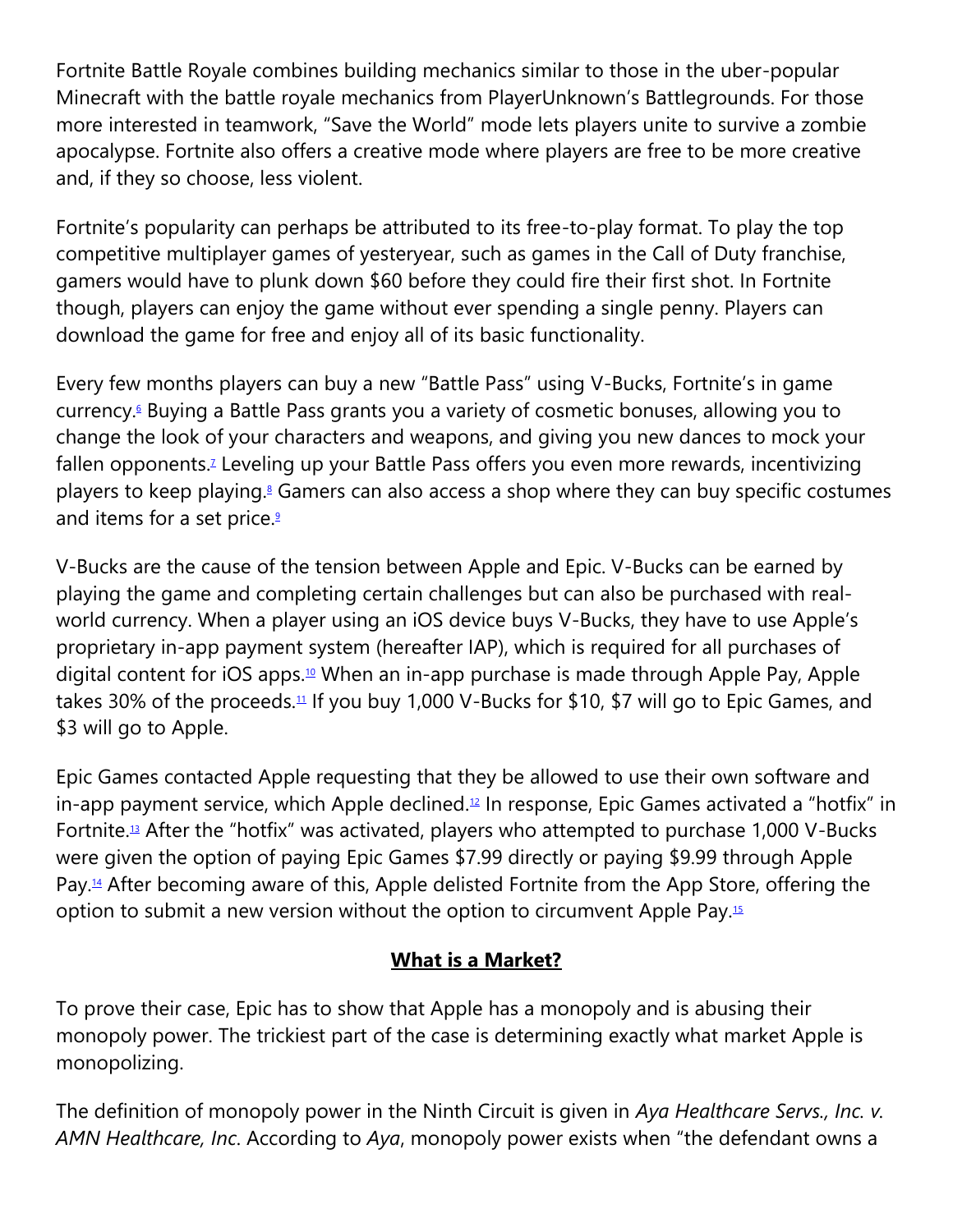dominant share of a market," and "there are significant barriers to entry and . . . existing competitors lack the capacity to increase their output.".[16](https://cardozoaelj.com/2020/10/26/just-how-epic-is-the-fortnite-apple-lawsuit-2/#easy-footnote-bottom-16-6534) If, as Epic claims, the market in question is the App Store, then Apple would certainly have a monopoly. Apple, in response, argues that a market limited to 'iOS apps' has no basis in reality." $1/17$  $1/17$ 

In the 1957 Supreme Court case of *United States v. E.I. du Pont de Nemours & Co.*, the Court held that the defendant did not have a monopoly over the cellophane industry, despite controlling 75% of the cellophane market.<sup>[18](https://cardozoaelj.com/2020/10/26/just-how-epic-is-the-fortnite-apple-lawsuit-2/#easy-footnote-bottom-18-6534)</sup> The Court argued that other products similar in purpose to cellophane must be considered part of the market, and when considering the entire market of soft plastic wrappings, the defendant did not have a monopoly.<sup>[19](https://cardozoaelj.com/2020/10/26/just-how-epic-is-the-fortnite-apple-lawsuit-2/#easy-footnote-bottom-19-6534)</sup> Similarly, Apple argues that Fortnite is available on multiple platforms, such as iOS, Nintendo Switch, PlayStation 4, Xbox One, PC, and MacOS.<sup>[20](https://cardozoaelj.com/2020/10/26/just-how-epic-is-the-fortnite-apple-lawsuit-2/#easy-footnote-bottom-20-6534)</sup> If, as Apple argues, the versions of Fortnite are interchangeable, Epic would have a hard time arguing Apple has a monopoly.

In regards to the iOS in the App Payment market, Apple makes a more pragmatic argument: "If developers can avoid the digital checkout, it is the same as if a customer leaves an Apple retail store without paying for shoplifted products: Apple does not get paid."<sup>[21](https://cardozoaelj.com/2020/10/26/just-how-epic-is-the-fortnite-apple-lawsuit-2/#easy-footnote-bottom-21-6534)</sup> Apple argues that app developers benefit from the digital storefront Apple has developed, and Apple is entitled to compensation from those enjoying those benefits.<sup>[22](https://cardozoaelj.com/2020/10/26/just-how-epic-is-the-fortnite-apple-lawsuit-2/#easy-footnote-bottom-22-6534)</sup> As such, even if Apple does have a monopoly, its use of its own in-app payment method serves a legitimate purpose and is not an abuse of monopoly power.<sup>[23](https://cardozoaelj.com/2020/10/26/just-how-epic-is-the-fortnite-apple-lawsuit-2/#easy-footnote-bottom-23-6534)</sup> While this argument has a certain logic to it, Apple ignores the enormous differences between a physical store and its App Store, which is not limited by the same geographical and logistical constraints.<sup>[24](https://cardozoaelj.com/2020/10/26/just-how-epic-is-the-fortnite-apple-lawsuit-2/#easy-footnote-bottom-24-6534)</sup>

## **Is This the End?**

Is this, as CNN portends, the end of the App Store as we know it? In the view of antitrust lawyers Tom Brown, Bo Pearl, and Steven Marenberg, probably not. According to the three attorneys "Epic faces an uphill legal battle." $25$  For the reasons noted above, the three are skeptical that Epic has identified a relevant economic market.<sup>[26](https://cardozoaelj.com/2020/10/26/just-how-epic-is-the-fortnite-apple-lawsuit-2/#easy-footnote-bottom-26-6534)</sup> They note that similar lawsuits have not been successful. At a minimum, Epic Games would have to show that the App Store represents a relevant product market. Even then, they bear the burden of showing that by taking 30% of the proceeds from in-app purchases, Apple is abusing their monopoly power. This may also be challenging, as 30% tends to be the industry standard for both physical and digital storefronts.<sup>[27](https://cardozoaelj.com/2020/10/26/just-how-epic-is-the-fortnite-apple-lawsuit-2/#easy-footnote-bottom-27-6534)</sup>

With that being said, Epic's lawsuit is just battle in a much larger war. Other app developers have claimed that Apple employs practices designed specifically to disadvantage certain apps in order to drive competitors towards directly competing apps developed by Apple.<sup>[28](https://cardozoaelj.com/2020/10/26/just-how-epic-is-the-fortnite-apple-lawsuit-2/#easy-footnote-bottom-28-6534)</sup> Apple is also one of the subjects of a House Judiciary Committee report, which concludes that Apple does indeed hold monopoly power.[29](https://cardozoaelj.com/2020/10/26/just-how-epic-is-the-fortnite-apple-lawsuit-2/#easy-footnote-bottom-29-6534) The European Union has opened an investigation as to whether Apple is in breach of EU competition laws.<sup>[30](https://cardozoaelj.com/2020/10/26/just-how-epic-is-the-fortnite-apple-lawsuit-2/#easy-footnote-bottom-30-6534)</sup>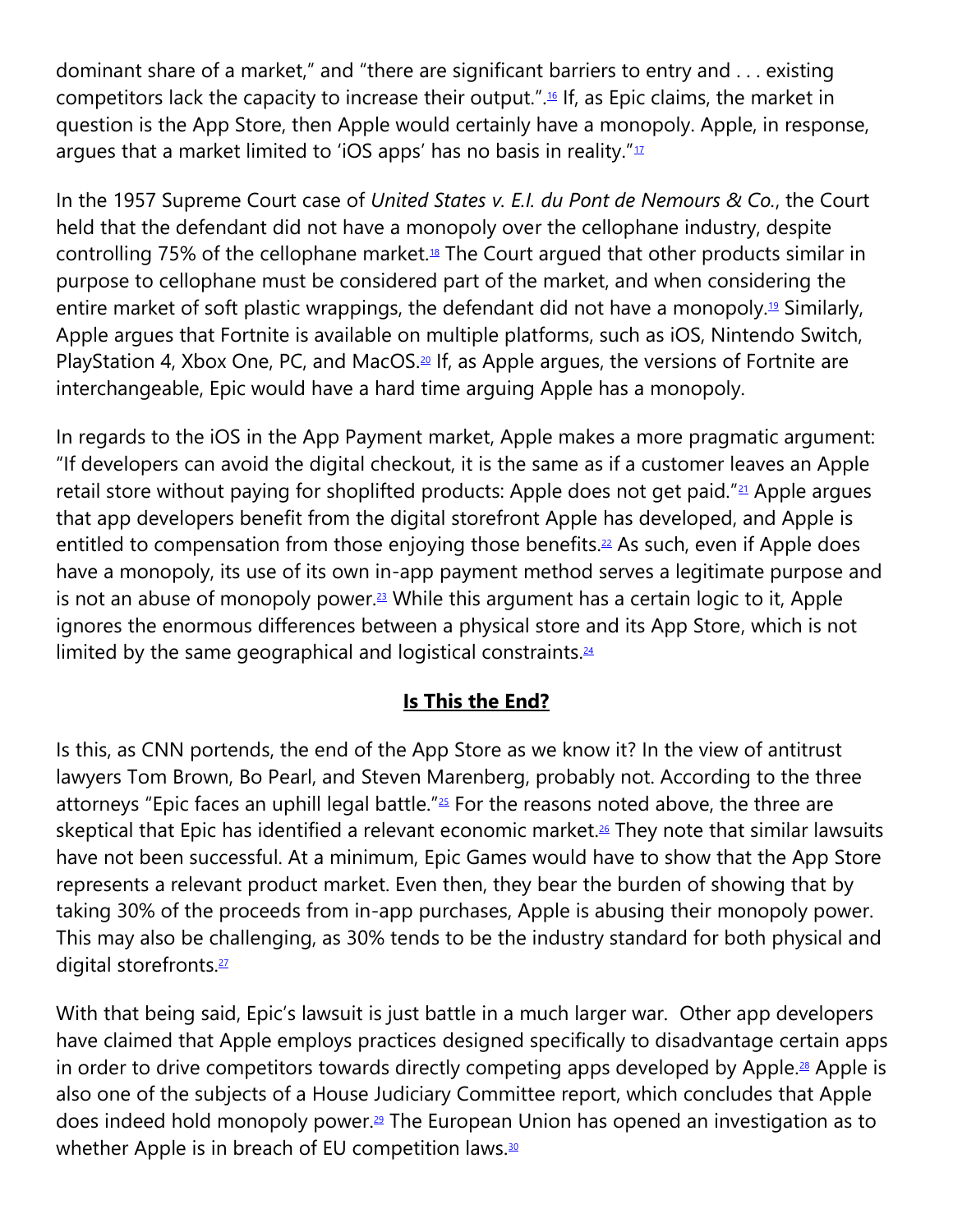So, while Epic's lawsuit on its own likely will not bring down the App Store, it is part of a larger movement. Even if Epic itself is unlikely to prevail, they are pouring gas on the fire and encouraging customers and developers to speak out against Apple with their voices, their wallets, and their lawyers.

*Justin Weinblatt is a Second Year Law Student at the Benjamin N. Cardozo School of Law, and a staff Editor at the Cardozo Arts & Entertainment Law Journal. Justin is interested in tax law. In his spare time, Justin is an avid gamer and an amateur stand-up comedian.*

- 1. Complaint for Injunctive Relief, Epic Games, Inc., v. Apple Inc., No. 4:20-CV-05640-YGR (N.D. Cal. Aug. 13, 2020).
- 2. Igor Bonifacic, Epic's Parody of Apple's 1984 Ad Ends with #FreeFortnite, Engadget (Aug. 13, 2020), https://www.engadget.com/nineteen-eighty-fortnite-a-205310026.html?guccounter=1&guce\_referrer=aHR0cHM6Ly93d3cuZ29vZ2xlLmNvbS8 &guce\_referrer\_sig=AQAAACrUwQxRaQ\_UHoo7C6sVKZ5DCyBgFUGEQ4wI3cKGjlgxQV6LVwQHr0zjGeWBRFJMzWmNmBYWDJ4JLAwz6t2PVHSq7B55B hVEnXlRfO4m1XWYuqQ-NYnDMMM1dOFHyF-WjyunyM2WaHViFlcYrmedKKSsui3aNINrLImjbaudNsI.
- 3. Jay Peters, Epic Used Its Playbook for Fortnite Events Against Apple and Google, The Verge, (Aug. 18, 2020, 2:48 PM), https://www.theverge.com/2020/8/18/21373875/epicgames-fortnite-apple-google-ban-playbook-in-game-events
- 4. Shannon Liao, Did Fortnite Just Kill the App Store as We Know It?, CNN (Aug. 17, 2020, 1:06 PM), https://www.cnn.com/2020/08/15/tech/fortnite-apple-googlelawsuit/index.html,
- 5. Complaint at 5, supra note 1.
- 6. Connor Sheridan, Fortnite Battle Royale Does Microtransactions Perfectly…with One Big Exception, GamesRadar (Mar. 2, 2018), https://www.gamesradar.com/fortnite-battleroyale-does-microtransactions-perfectly-with-one-big-exception/.
- 7. Id.
- 8. Id.
- 9. Id.
- 10.Complaint at 27, supra note 1.

11.Id.

- 12.Id.
- 13.Defendant's Opposition to Motion for TRO at 2, Epic Games, Inc. v. Apple Inc., No. 4:20- CV-05640-YGR (N.D. Cal. Aug. 21, 2020).
- 14.Complaint at 7, supra note 1.
- 15.Defendant's Opposition to Motion for TRO at 2, supra note 13.
- 16.Aya Healthcare Servs., Inc. v. AMN Healthcare, Inc., 2018 U.S. Dist. LEXIS 102582, at \*59– 60 (S.D. Cal. June 19, 2018) (quoting Rebel Oil Co. v. Atl. Richfield Co., 51 F.3d 1421, 1437 (9th Cir. 1995).
- 17.Defendant's Opposition to Motion for TRO, supra note 13 at 17.